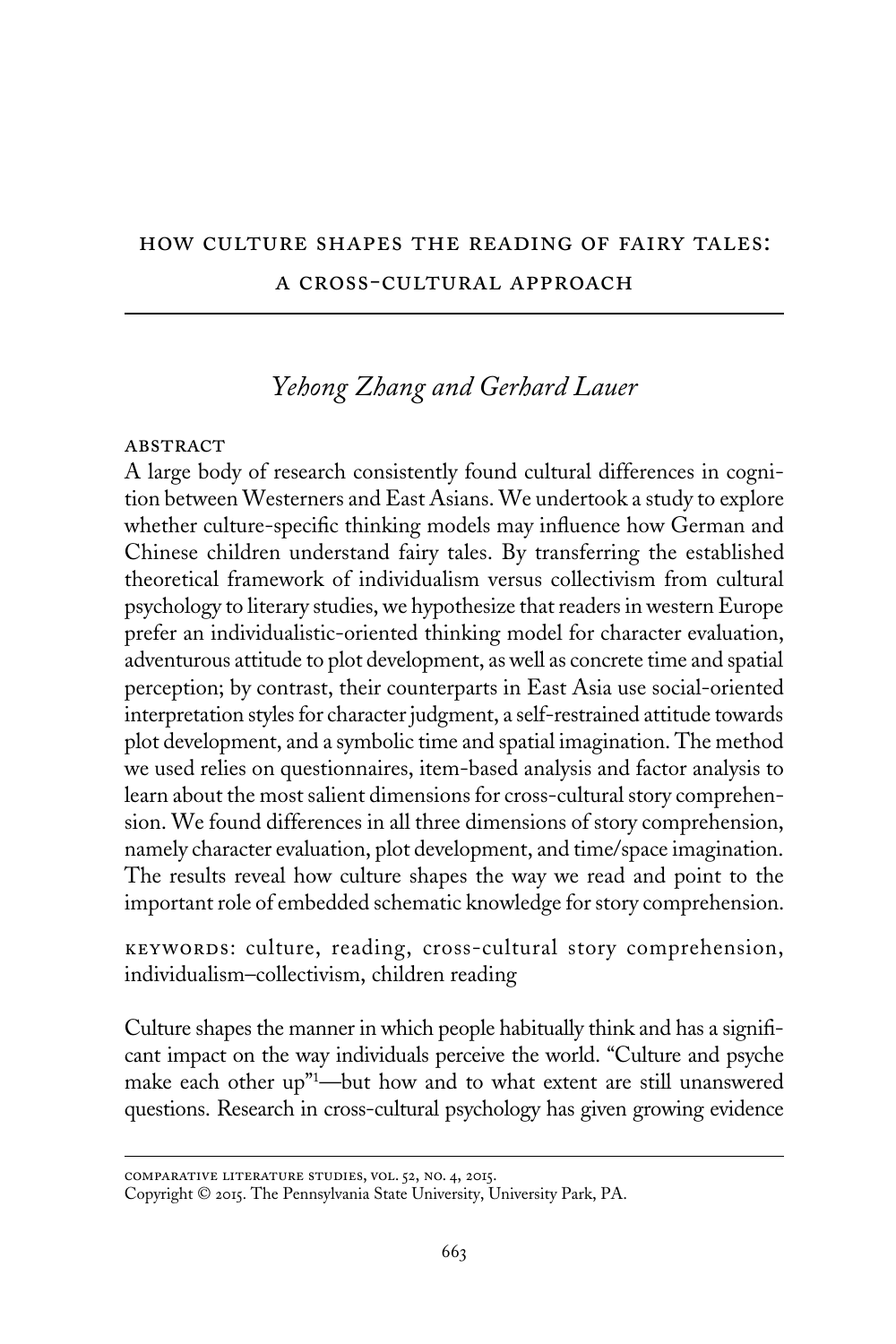for cultural differences in many interrelated aspects of human cognition, like visual perception, spatial and time orientation, and causal attribution, as well as social institutions like kinship, moral judgments, emotional regulations, mental representation of numbers, and memory effects.2 However, little research is done with regard to the role of cultural specific patterns in story comprehension. Since the late 1980s, psychological studies have started to pay increasing attention to the role of cultural imperatives in human behavior triggered by languages and confirmed a revised version of the Sapir–Whorf hypothesis on linguistic relativity.<sup>3</sup> Some cross-linguistic typologies of rhetorical styles of narratives expand this kind of research on (literary) texts and stories.<sup>4</sup> Likewise, a small number of studies examine event representation<sup>5</sup> or the relation between life stories and the structure of the (Western) self.6

These findings point to a kind of literary relativity. Literary relativity could be explained by the assumption that narrative comprehension simultaneously employs both bottom-up (information-extracting) and top-down (strategic) processes.7 By top-down processes readers use their cultural and world knowledge to make a narrative coherent. As reader response criticism and reception theory have highlighted, readers fill the "gaps" within the texts by inferring the missing information according to their cultural knowledge.<sup>8</sup> Cultural knowledge is mainly organized in schemata and these culturally shaped schemata became increasingly important when readers build a coherent mental model, or what van Dijk and Kintsch called the situation model.9 In this cognitive framework, the domain of culture regulates the understanding of typical settings, typical genres, and typical attributions of intentions,<sup>10</sup> and is therefore an essential part of meaning formation.<sup>11</sup> Accordingly, inference-making in story interpretation is strongly linked to the reader's culture-specific thinking models and will particularly affect their situation model. Nevertheless, the existing theories and research on literary reading and interpretation usually do not include cultural variables and most findings regarding reading processes are thought to apply to individuals everywhere. It is our main argument here to give evidence why it is necessary to include culture as a variable.

*I*

To overcome the cultural blindness in reading studies, we suggest the psychological framework common in cross-cultural psychology, which is also useful for literary studies. Cross-cultural psychology has a long tradition of research on the differences of social behavior and the sense of self across cultures and describes these differences with terms like independent versus interdependent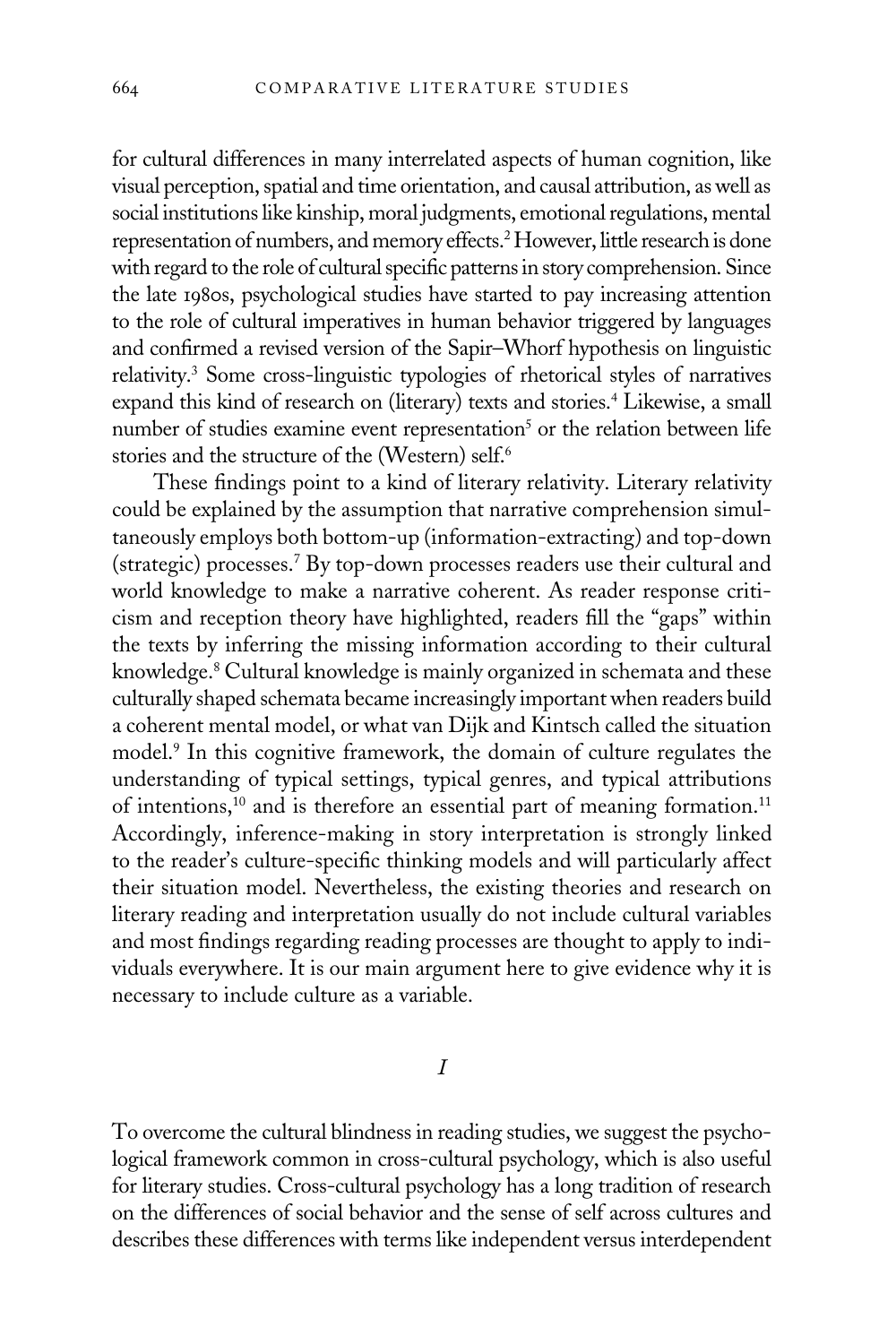social relationships,<sup>12</sup> or other, although similar frameworks, like analytic versus holistic,<sup>13</sup> loose versus tight cultures,<sup>14</sup> and separate versus relational, exist,<sup>15</sup> which all typify the cultural contrast we are interested in. Among them, the individualism–collectivism theory is the most researched dimension in crosscultural psychology over the past thirty years.16 Individualism emphasizes the loose connections between individuals. According to its opposite, collectivism, individuals are integrated into their social groups.17 The comparison has been examined especially between North American cultures and East Asian cultures. A strong sense of individual identity accompanies the Western sense of personal agency. By contrast, there is a strong sense of collective interest in East Asian tradition.18 Prior research indicates that western Europeans tend to live independently of the expectations of other people, whereas East Asians' interdependence with others leads them to stress the importance of maintaining intragroup harmony and fulfilling expectations of other members. The different styles of thinking could explain even different ways of making works of art.19

Based on this assumption of different mind-sets in East Asia and western Europe, we presume culture-specific thinking models influence the higher level of text understanding, namely the situation model.20 Consequently, we assume that individualistic and collectivistic thinking traditions will affect the perception of character judgment, plot prediction, and spatial and time perception in a literary text, which are the established categories for story interpretation in literary studies.21 In particular, we estimated that the Western readers read a literary text with a more individual-oriented interpretation style, while East Asian readers comprehend the same story with the tendency of a more societyoriented interpretation. Under this premise, we build the hypotheses for the respective literary categories: character, plot, and time (space).

Character: Based on the contrast of self-identification styles, we speculate that western Europeans interpret the activities of characters with a more individualistic-oriented tendency and their East Asian counterparts with more social-oriented tendency. Concretely speaking, readers with the individual-oriented response are inclined to accept characters that tend to break social rules and try to create new opportunities. By contrast, readers with the society-oriented reading response should have a preference for the characters that adapt more to the social rules, have a strong sense of duty and try to keep social relationships in order. Accordingly, the characters the readers prefer should stand for their social group. Thus, the interpretation of character is summarized in the following hypothesis:

*Hypothesis 1: Westerners have individualistic-oriented interpretations of characters, whereas East Asians have social-oriented interpretations of characters.*

Plot: Consequently, in an independent environment, behavior is interpreted as the realization of needs and goals of the self.22 In an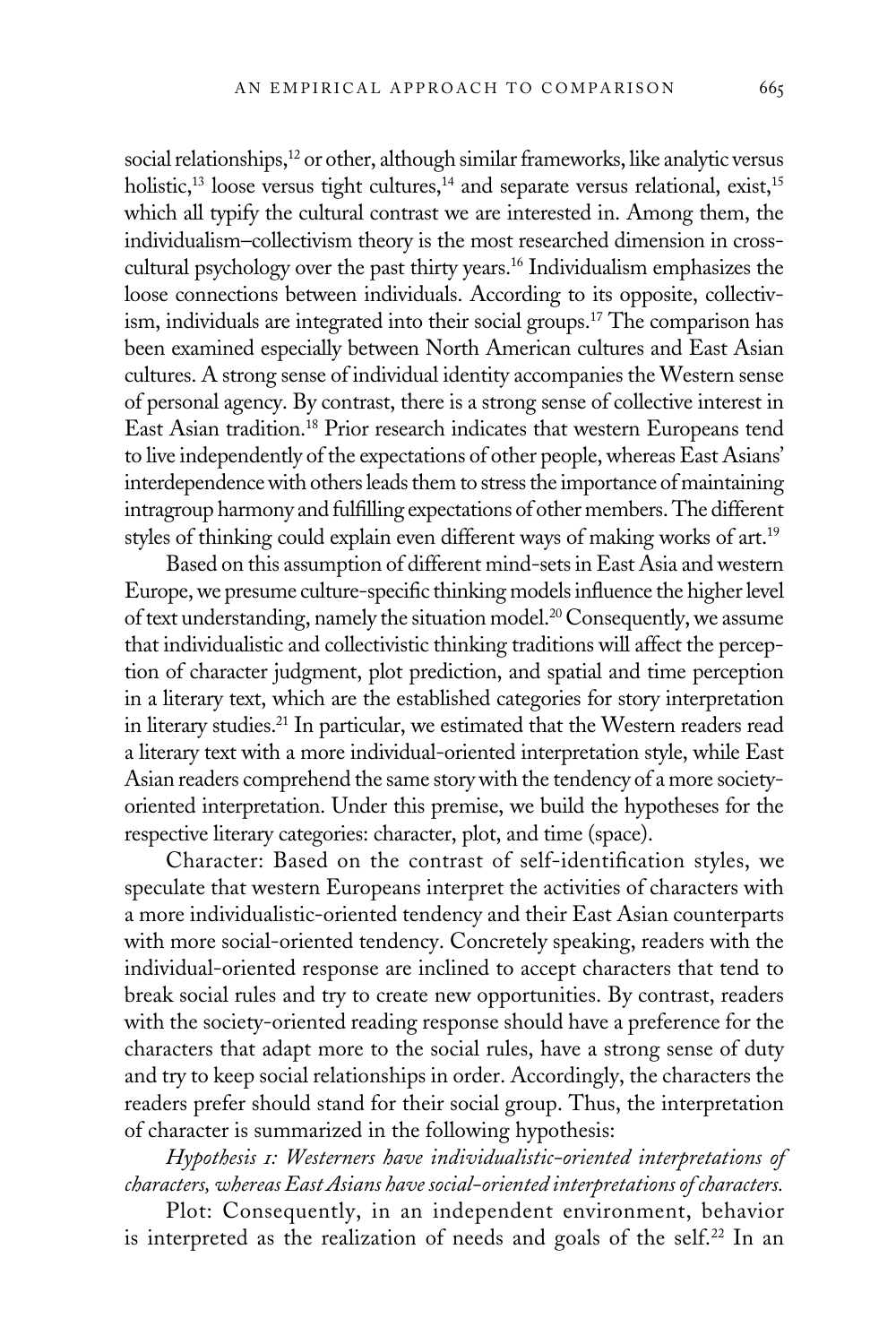interdependent environment, a greater group-bias orientation to social expectations is dominant.<sup>23</sup> We suppose that readers with the individualoriented reading response comprehend conflicts in the plot as external conflicts—which protagonists have with the outside world—and that they easily accept adventurous activities of protagonists. By contrast, readers with the society-oriented reading response prefer the plot development in which characters try to keep strong self-control and the conflicts in the plot are likely regarded as internal conflicts, which protagonists have with themselves. So we propose the plot interpretation in the following hypothesis:

*Hypothesis 2: Westerners are inclined to adventurous plot development (individual versus society), whereas East Asians tend to have a more self-restrained attitude toward plot development (individual versus self).*

Place: The investigation into the perception of spatial and time description is also based on the previous research results. Past findings demonstrate that the Western focus is more on the objects, while the East Asian focus is more on the whole picture and on the context in which the objects stand.<sup>24</sup> Similarly, Westerners are more likely to foreground some focal objects and their causal contexts, whereas East Asians are inclined to foster holistic imagination, and therefore deemphasize individual objects. East Asians have a greater tendency to pay attention to the frames of abstract figures.25 Transferred to story comprehension, the previous research results indicate that Westerners take the story elements like time description and spatial setting more concretely, and East Asians are more likely to take these elements abstractly. Thus, we propose the perception of temporal or spatial description in the following hypothesis:

*Hypothesis 3: Westerners have more concrete time and spatial perceptions, whereas East Asians take the time description more symbolically and are inclined to holistic spatial imagination.*

*II*

To test the hypotheses, a more simple text genre like fairy tales is a good starting point. A fairy tale is a short story involving an additive succession of motifs or episodes with flat characters.26 As a text sample for our reading study, we chose a little-known traditional German folk tale that comes from the early nineteenth century, i.e., *Jorinde and Joringel* by Johann Heinrich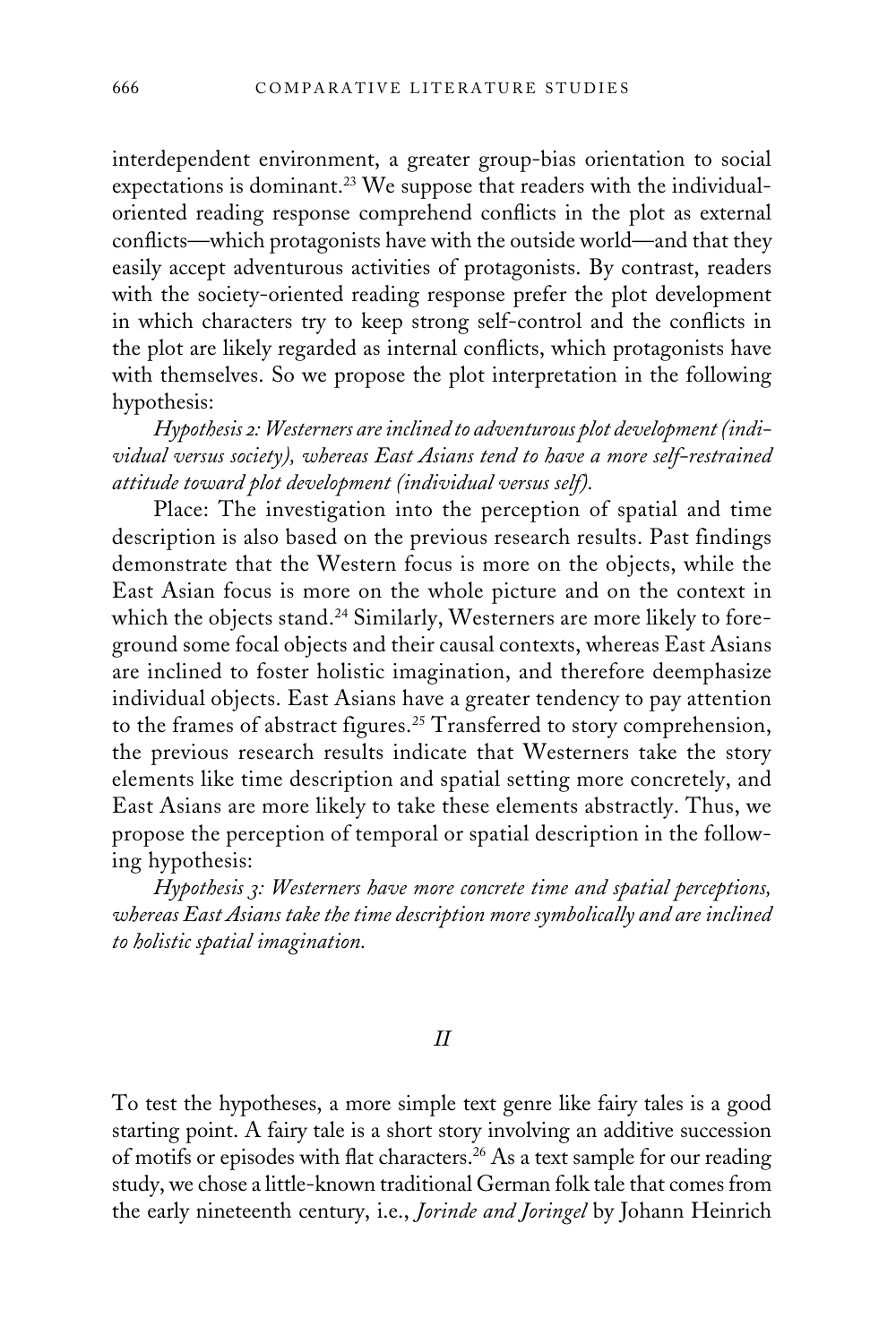Jung-Stilling.<sup>27</sup> As a Chinese counterpart we take a traditional tale<sup>28</sup> that contains topics and structures comparable to those of the German tale. Both fairy tales are not familiar to most of the contemporary young Chinese or German readers. We do so to avoid rereading effects. As there were no established reading response questionnaires to test cultural comparative thinking models, we first carried out several pilot tests with open-ended questions. The pilot studies, which had eight German schoolchildren and ten Chinese schoolchildren at the age of twelve as subjects, show that the subjects had neither read the fairy tale from their own culture or (in translation) the one from the other.

In a second step, our subjects were children in the sixth grade from Chinese and German schools who were uninformed readers, but were able to perform formal operational tasks and abstract logical thinking and comprehend story lines.<sup>29</sup> The participants were 111 German schoolchildren (48%) female, *M*age = 12) and 101 Chinese schoolchildren (55% female, *M*age = 12). Both samples were of average socioeconomic status and had similar academic achievement, which is important to avoid social, instead of cultural, variables. For reasons of statistics, the 212 participants were randomly assigned to read either the story from their own culture or the one from the other culture in translation and complete the respective questionnaires. Fifty-one German children and fifty Chinese children read the German story, while fifty-nine German children and fifty-two Chinese children read the Chinese story. The study has a between-subjects design: each participant only read one story, either from their own culture or from the other culture, each in their native language. That means German participants read the original German tale or a German translation of the Chinese tale, and vice versa. Both text samples were presented to the participants in their native languages, respectively. The translations of both stories were done and controlled by independent professional translators who were fluent in both languages. In order to sufficiently demonstrate the appropriateness of the cross-cultural research, the items had been back-translated into the original language with the help of a bilingual translator.

The empirical test settings, outlined here briefly, are obviously a laborious attempt to measure in detail what is generally known since Ferdinand Tönnies and the so-called "Völkerpsychologie" of the nineteenth century.30 To take the standards of modern cross-cultural psychology, though, was required to gain reliable results, which in the end could be compared with recent findings in empirical psychology. The experiment was carried out during a school lesson in which participants were given 45 min. to read the story and finish the respective questionnaire. This work was taken seriously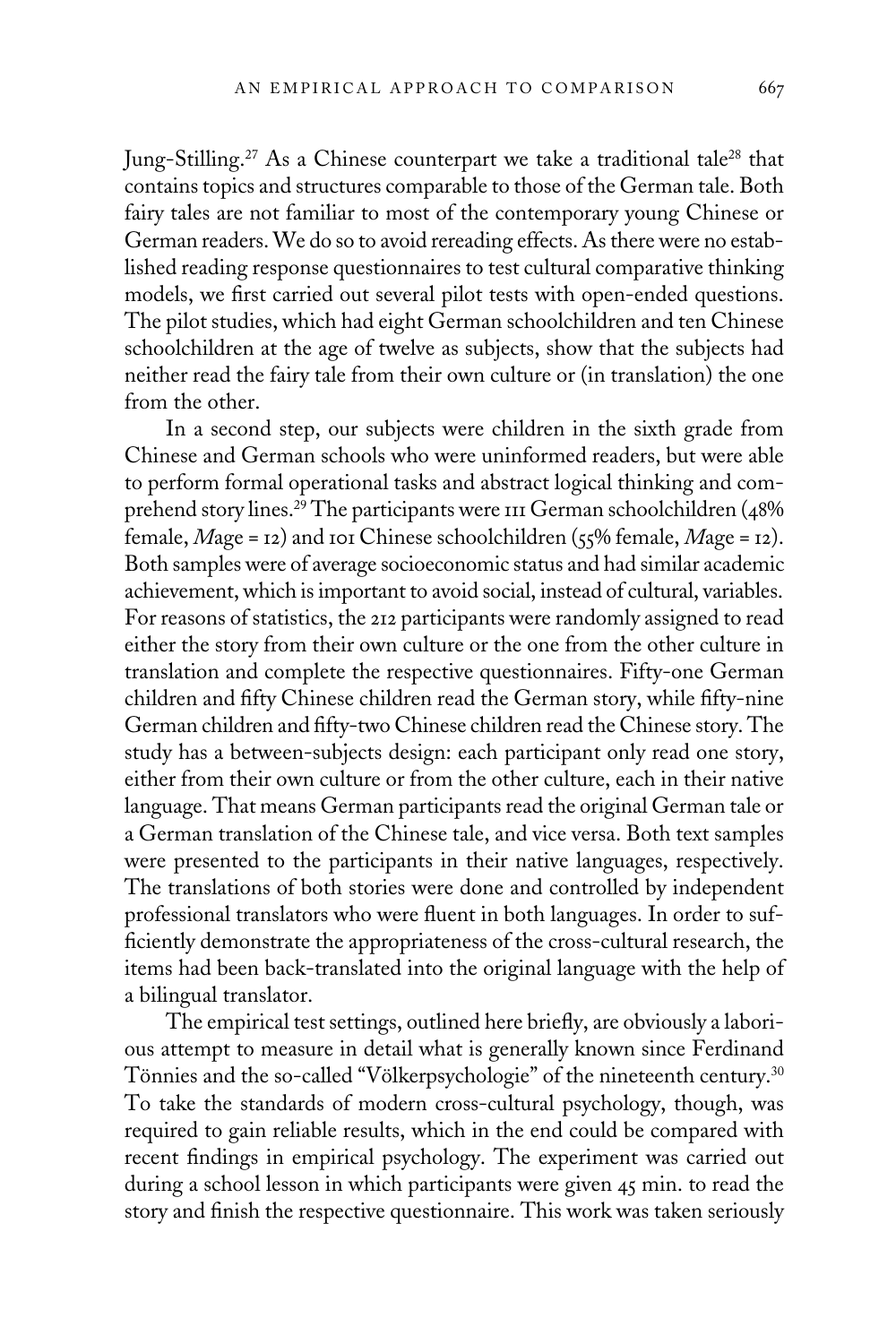as a lesson for reading interpretation. Each participant read only one story and filled out the respective questionnaire immediately after reading. The participants who read the story from their own culture were the control group for interpretation and the participants who read the story from the counterpart culture comprise the experimental group for the study. Each item on the questionnaires was administered using a six-point scale from 1 (completely agree), 2 (mostly agree), 3 (slightly agree), 4 (slightly disagree), 5 (mostly disagree), to 6 (completely disagree). The participants responded to each item using this scale. Generally, higher numbers indicate greater agreement. But in our pilot studies, we found that reversing the scoring is better in line with the expectations of the schoolchildren in both countries. Therefore, we considered reversing the scoring to be more consistent with children' expectations in our study: higher numbers indicate greater disagreement. The pilot studies also indicate when using such scale tests that participants tend to choose the middle number on the scale. That is why we used a six-point scale, since it has no middle point, which thus forces participants to clearly express their agreement or disagreement with each item. The items have been designed to correspond with the major categories of literary interpretation: judgment of character, plot reasoning and prediction, and spatial (time) perception. The questionnaires for both text samples were developed with the same categories in literary study: character, plot, and space (time).

We did the investigation of reading responses to German and Chinese fairy tale separately. For each story, the collection of data was conducted in three separate steps: first, we did item-based analyses to identify the items with the strongest difference in interpretation. Then, we did factor analysis to extract the categories involved in interpretation of a narrative story. Finally, based on the driven categories, we compared the data of both cultural groups to observe the structural differences and similarities.

### *III*

Culture makes a difference in reading. The data collected during this experiment shows to what extent and on which part of story comprehension culture shapes reading. We describe our major findings first on the German fairy tale sample and then on the Chinese sample. The description of the data is based on the common statistical method, the *t*-test. The test simply assesses whether the means of two data sets are significantly different from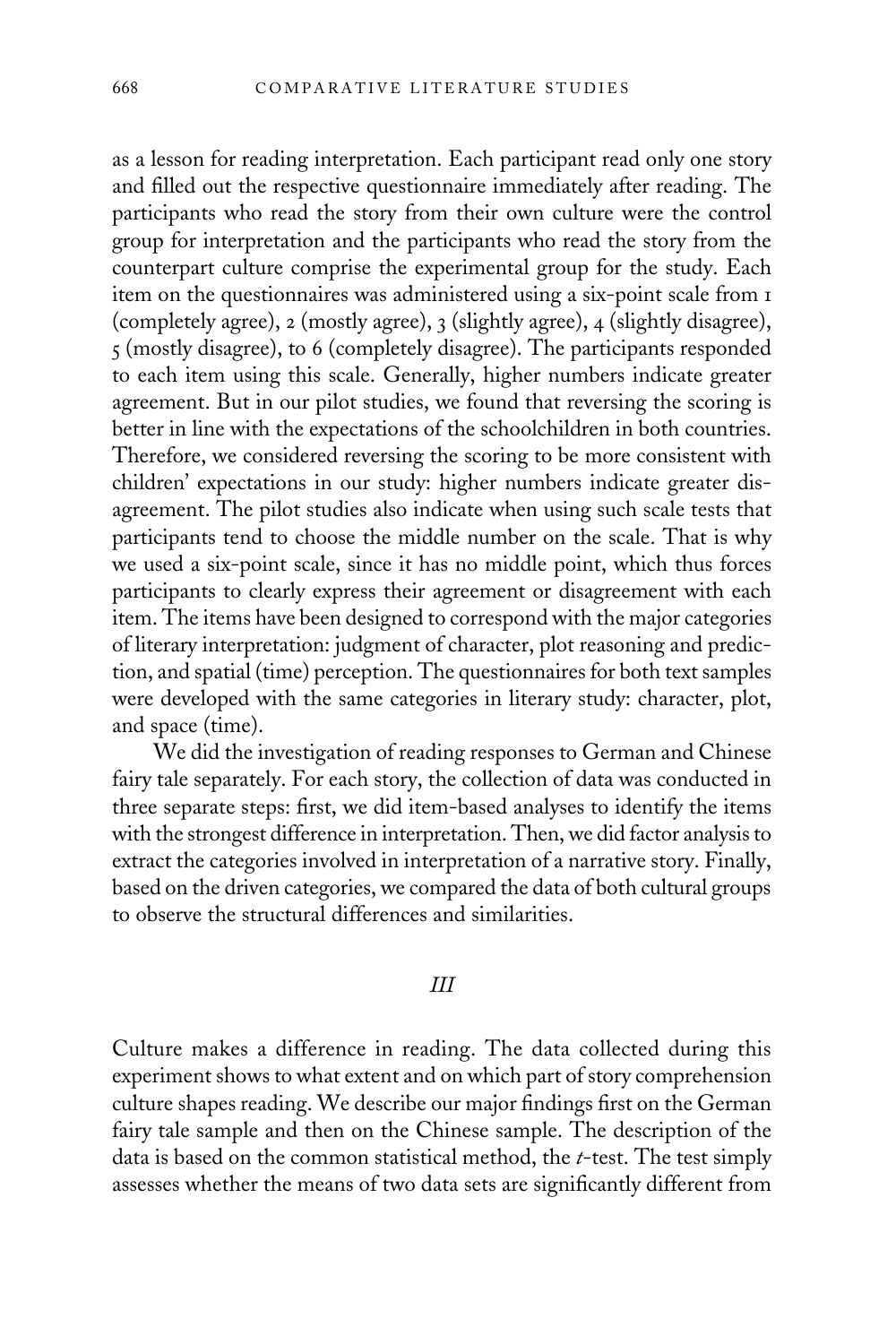each other—in our case, for which item we found the most different interpretation of the fairy tales when we compare the data by the Chinese and by the German readers.

German fairy tale sample: We first did a *t*-test to find out to what extent the German and Chinese children understood the story on the item level differently. Using the Bonferroni correction to control the cumulation of the alpha error, we divided the error rate .05 by the number of items (29). Thus the highest accepted original *p*-value should be .0017 in the *t*-test. This correction is necessary to avoid an addition of errors, because each item might have the same flaws and the cumulation of errors should be reduced. Table I shows the composite index of significant items after Bonferroni correction. Higher numbers in *t*-value indicate a stronger cultural difference in one, two, or all three hypotheses.

| <b>Items</b>                                                                                                               | MCH<br>(SD)               | MGE<br>(SD) | t-value | $p$ -value |
|----------------------------------------------------------------------------------------------------------------------------|---------------------------|-------------|---------|------------|
| H1: Individual-oriented response:<br>negative evaluation for dependent<br>action/passive activity.                         | 3.66(1.57)                | 2.00(1.37)  | 5.66    | $.000*$    |
| H2: Individual-oriented response:<br>positive evaluation for an independent<br>self with conflicts with the outside world. | 3.42(1.61)                | 2.29(1.14)  | 4.08    | $.000*$    |
| H1: Individual-oriented emotional<br>response: in sympathy with protagonist<br>who tries to create new opportunities.      | 3.88(1.92)                | 2.61(1.46)  | 3.75    | $.000*$    |
| H2: Familiarity of specific cultural<br>schema: European culture.                                                          | 3.08(1.71)                | 1.98(1.30)  | 3.64    | $.000*$    |
| H2: Society-oriented attitude toward<br>taboo: respect and adaptation to the<br>social rules.                              | $2.08(1.63)$ $3.22(1.68)$ |             | $-3.45$ | $.001*$    |
| H2: Individual-oriented response: the<br>nonserious consequence of ignoring rules.                                         | 5.30 (1.06)               | 4.59(1.27)  | 3.06    | $.003+$    |

table 1: Composite Index of Statistical Significant Items for the German Story After Bonferroni Correction

*Note*: *N* = 101, CH = Chinese; GE = German; *M* = Mean, *SD* = Standard Deviation.

Shown are the items with greatest cultural differences in ratings of the text perception. Ratings can be interpreted with scale labels:  $1 =$  completely agree,  $2 =$  mostly agree,  $3 =$  slightly agree,  $4 =$  slightly disagree,  $5 =$  mostly disagree,  $6 =$  completely disagree.

\**p* < .05 after Bonferroni correction, + *p* < .10 after Bonferroni correction.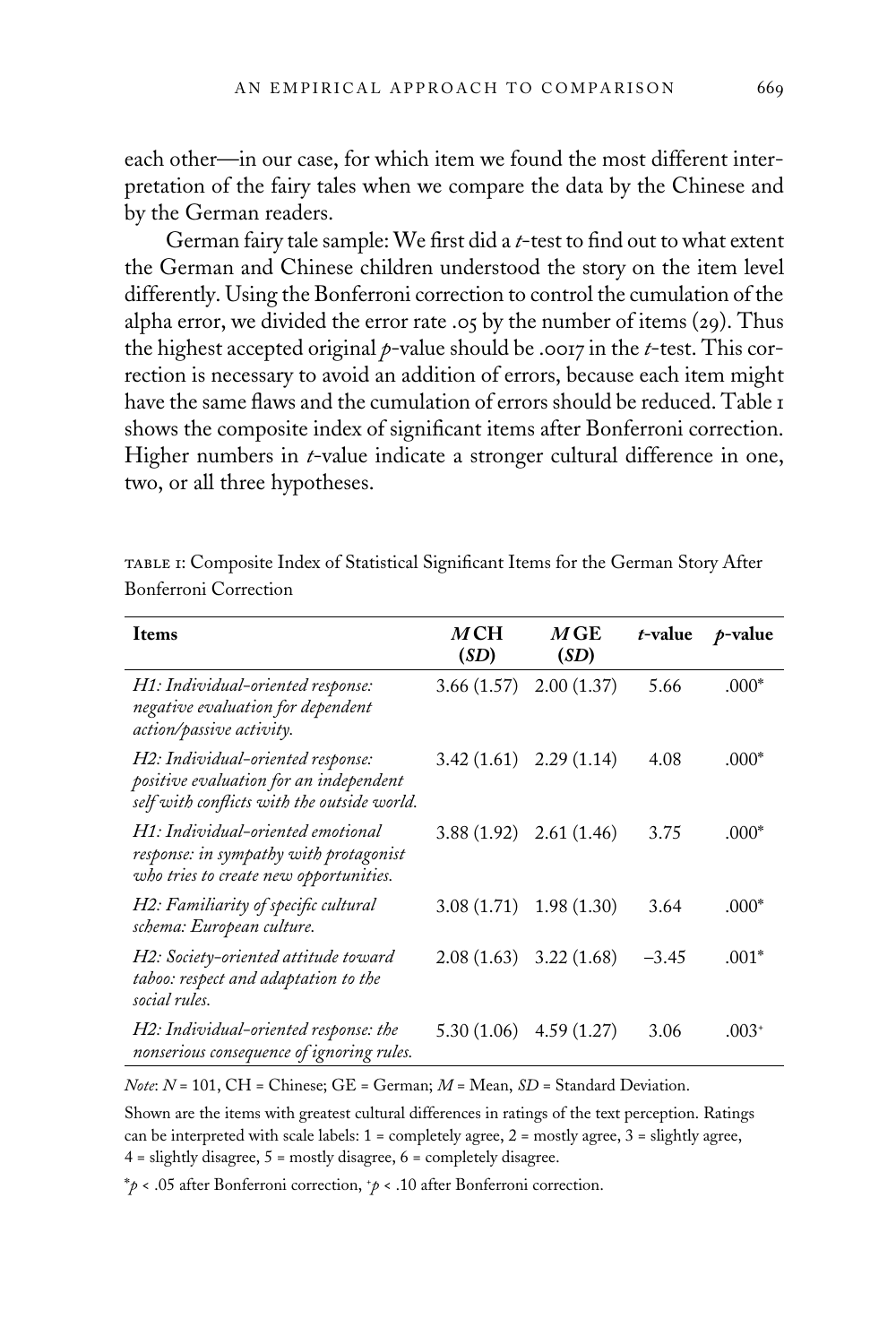The result of the *t*-test confirms hypotheses  $I(HI)$  and  $2(H2)$  that the Chinese are far more concerned with self-discipline and the fulfillment of the requirements of others in comparison to their German counterparts. The Chinese find the dependent action (passive activity) of the characters in the German fairy tale quite normal. For the active initiatives of the protagonist, the German readers present more positive evaluation. In addition, Chinese participants show more concern regarding the rules that are described in the story.

The data indicates that Chinese children are more familiar with the theme of the story, for example, one item with a significant difference between the two cultures is: "I predicted correctly at the beginning of the story that the girl and the boy would have a problem later." (*M*Chinese = 2.0 versus *M*German = 3.2). The data reveals that Chinese children are more familiar with the theme of the story *Jorinde and Joringel*. This result can be explained by the fact that the Chinese children also grow up with the German fairy tales and their schemata.

After the *t*-test, we combined the data of both groups to detect the unobserved variables called factors, which influence the observed variables of story comprehension between Chinese and German readers. For interrelations among the items of the questionnaire, an exploratory factor analysis, with rotated component matrix, was conducted based on the combined data. Five factors have been derived. As can be seen in Appendix 1, factor loadings basically higher than .40 were retained. The five derived factors are "evaluation of characters" (factor 1), "plot comprehension" (factor 2), "emotional affection" (factor 3), "spatial imagination" (factor 4), and "deep inference on plot, character & space (time)" (factor  $\varsigma$ ). The definition of factors is based on the authors' understanding. Factor 1 clearly focuses on the judgment of characters and has the highest item-loading. The majority of items in Factor 2 relate to familiarity of the storyline or to the schemas in the story. Familiarity with the storyline also closely relates with the prediction of the story development. The items in Factor 3 express the emotional proximity with characters. The items in Factor 4 focus on the perception of spatial setting in the story. Time perception is included as part of the spatial imagination. The items in Factor 5 consist of intensive inference-building on plot, character, and space. Given this line of statistical methods, it turned out that these extracted factors correspond with the major categories of story interpretation in literary studies, on which the construction of the questionnaire is based. A noteworthy finding of this factor analysis is that emotion forms an additional category besides the established categories for literary interpretation.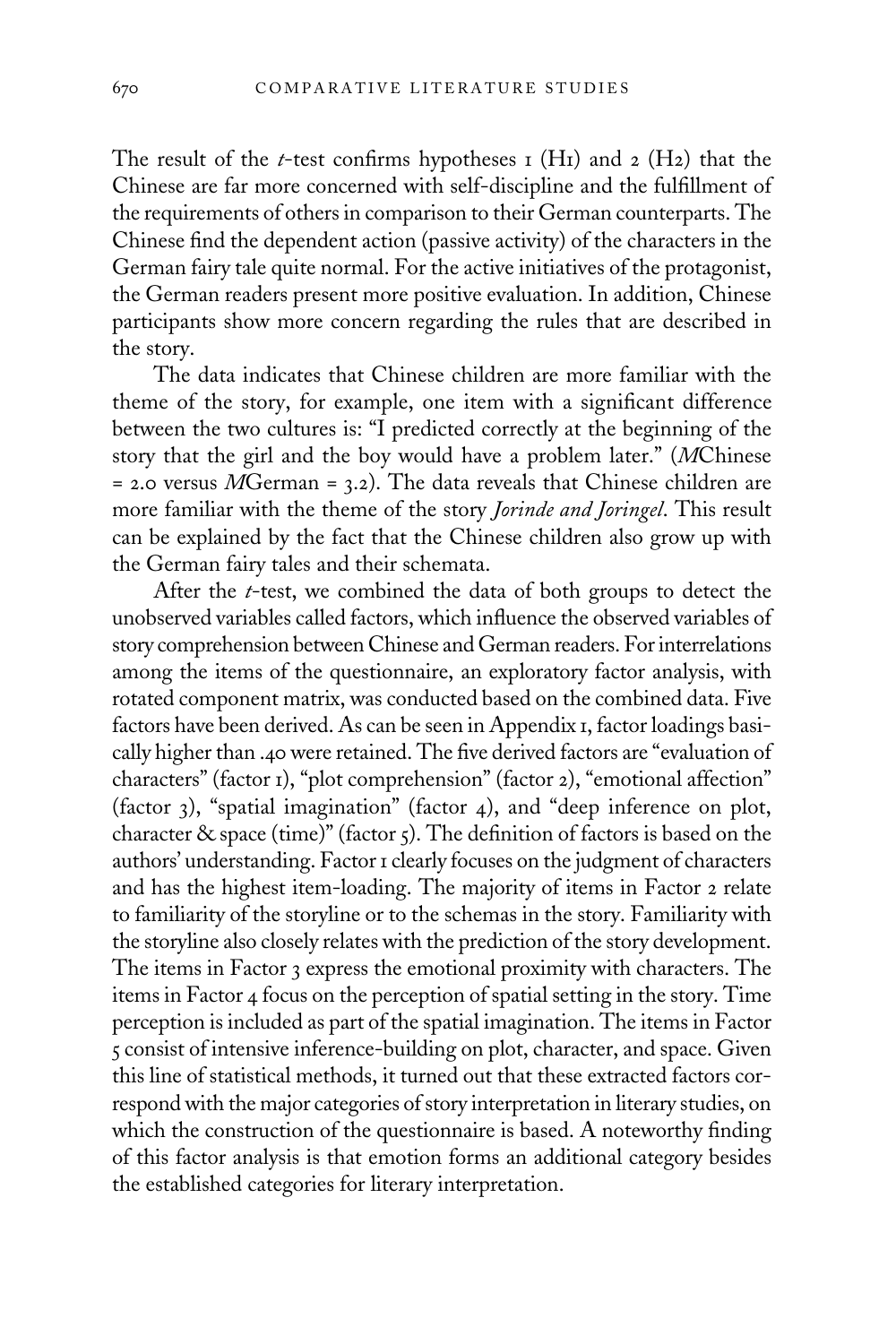Drawing on the results of the factor analysis, we investigated whether there is any significant difference between the two cultural groups in the domain of each factor. We entered the data for the items in each factor into one scale to carry out a *t*-test. The results are as follows: Factor 1 "evaluation of characters"  $t = .020$ ,  $p < .888$ ; Factor 2 "plot comprehension" *t* = 16.215, *p* = .000; Factor 3 "emotional affection" *t* = 2.370, *p* < .127; Factor 4 "spatial imagination"  $t = .831$ ,  $p < .364$ ; Factor 5 "deep inference on plot, character & space (time)"  $t = 19.195$ ,  $p = .000$ . Again a higher  $t$ -number indicates a stronger cultural effect in comparing Chinese and German readers. These results show the differences and similarities between the two cultural groups in the five derived domains, respectively. Concretely, the results indicate the similar response to the judgment for characters, emotional reaction, as well as spatial imagination. The highly significant difference in intensive inference-making on plot, character, and spatial (time) setting demonstrates the effective influence of culture-based different thinking models on inference-building while reading the story, here on the level of the situation model. This can be traced back to the assumption that German readers tend to use the individualistic-oriented comprehension way for character as well as plot and are inclined to regard time/spatial description concretely, whereas Chinese readers prefer the social-oriented inference-building style for plot causality and are inclined toward holistic spatial perception as well as abstract temporal perception.

Chinese fairy tale sample: Similar to the responses to the German story, we first carried out a *t*-test on the item level to explore the differences of the responses between the two groups. Using again the Bonferroni correction to control the cumulation of the alpha error, we divided the error rate of .05 by the number of items  $(34)$ . Table 2 shows the composite index of significant items after Bonferroni correction.

The result of the *t*-test partly confirms hypotheses 1, 2, and 3 (see Table 2, H<sub>1</sub>, H<sub>2</sub>, and H<sub>3</sub>). However, there are also some surprising results. Although our version of the Chinese story dates from the nineteenth century, it started with more of a dreamed-up social life: a boy tends to break the social rules and tries to create new opportunities for his life. The present study hypothesized that the boy would be considered a self-realized hero by the Western readers. However, responses to the items related to the male protagonist contradict this assumption. The responses to them by German children are far more negative. In the post-hoc study—which included some open-ended questions—German participants find the activities of the male protagonist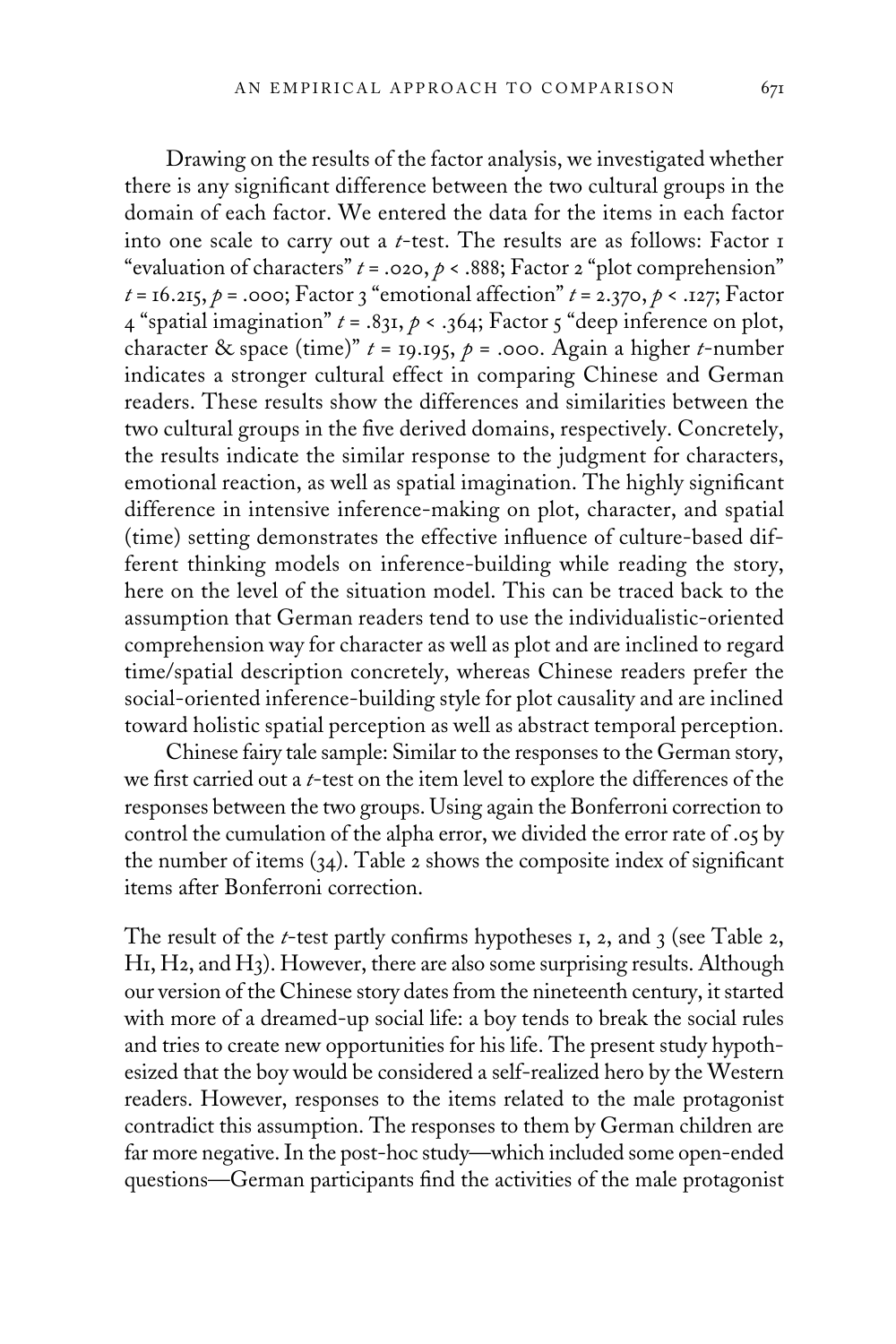absurd. Chinese participants, by contrast, show more sympathy with the protagonist because they are familiar with the small plot motif. These statistical results indicate that familiarity with plot schema plays an essential role in comprehension.

| <b>Items</b>                                                                                       | MCH<br>(SD) | MGE<br>(SD)               | t-value | $p$ -value |
|----------------------------------------------------------------------------------------------------|-------------|---------------------------|---------|------------|
| Storyline familiarity.                                                                             | 2.41(1.60)  | 4.72(1.56)                | $-7.76$ | $.000*$    |
| H3: Abstract time perception.                                                                      | 2.76(1.78)  | 4.92(1.45)                | $-7.00$ | $.000*$    |
| H3: Familiarity of symbol.                                                                         | 3.04(1.81)  | 5.02(1.58)                | $-6.15$ | $.000*$    |
| H1: Individual-oriented: to tend to<br>break the social rules.                                     | 3.80(2.01)  | 5.27(1.15)                | $-4.79$ | $.000*$    |
| H1: Individual-oriented: to try to<br>create new opportunities.                                    | 4.57(1.36)  | 3.28(1.46)                | 4.76    | $.000*$    |
| H1: Society-oriented: to keep social<br>relationships in order.                                    | 3.82(1.74)  | 2.48(1.28)                | $-4.66$ | $.000*$    |
| H1: Individual-oriented: if someone<br>goes beyond the social boundary, he will<br>win in the end. | 3.39(1.70)  | 4.68(1.29)                | $-4.54$ | $.000*$    |
| H2: Individual-oriented: to tend to<br>break the social rules.                                     | 1.92 (1.45) | 3.22(1.71)                | $-4.26$ | $.000*$    |
| H3: Schema familiarity.                                                                            | 3.45(1.74)  | 4.55(1.23)                | $-3.89$ | $.000*$    |
| H2: Society-oriented: negative<br>consequence of breaking social rules.                            | 4.90(1.47)  | 3.80(1.89)                | 3.38    | $.001*$    |
| H1: Individual-oriented: in sympathy<br>with protagonist who tries to create<br>new opportunities. | 2.92(1.85)  | 4.02(1.65)                | $-3.29$ | $.001*$    |
| H2: Individual-oriented: strong<br>self-control is not to be understood.                           |             | $3.22(1.70)$ $2.33(1.28)$ | 3.11    | $.002*$    |
| H2: Individual-oriented: to tend to<br>break the social rules.                                     | 2.71(1.51)  | 3.52(1.23)                | $-3.12$ | $.003*$    |
| H3: Holistic spatial perception.                                                                   | 2.98(1.79)  | 3.77(1.68)                | $-2.38$ | .019       |

table 2: Composite Index of Statistically Significant Items for the Chinese Story After Bonferroni Correction

*Note*: *N* = 111, CH = Chinese; GE = German; *M* = Mean, *SD* = Standard Deviation.

Shown are the items with greatest cultural differences in ratings of the text perception. Ratings can be interpreted with scale labels:  $1 =$  completely agree,  $2 =$  mostly agree,  $3 =$  slightly agree,  $4 =$  slightly disagree,  $5 =$  mostly disagree,  $6 =$  completely disagree.

\**p* < .05 after Bonferroni correction, + *p* < .10 after Bonferroni correction.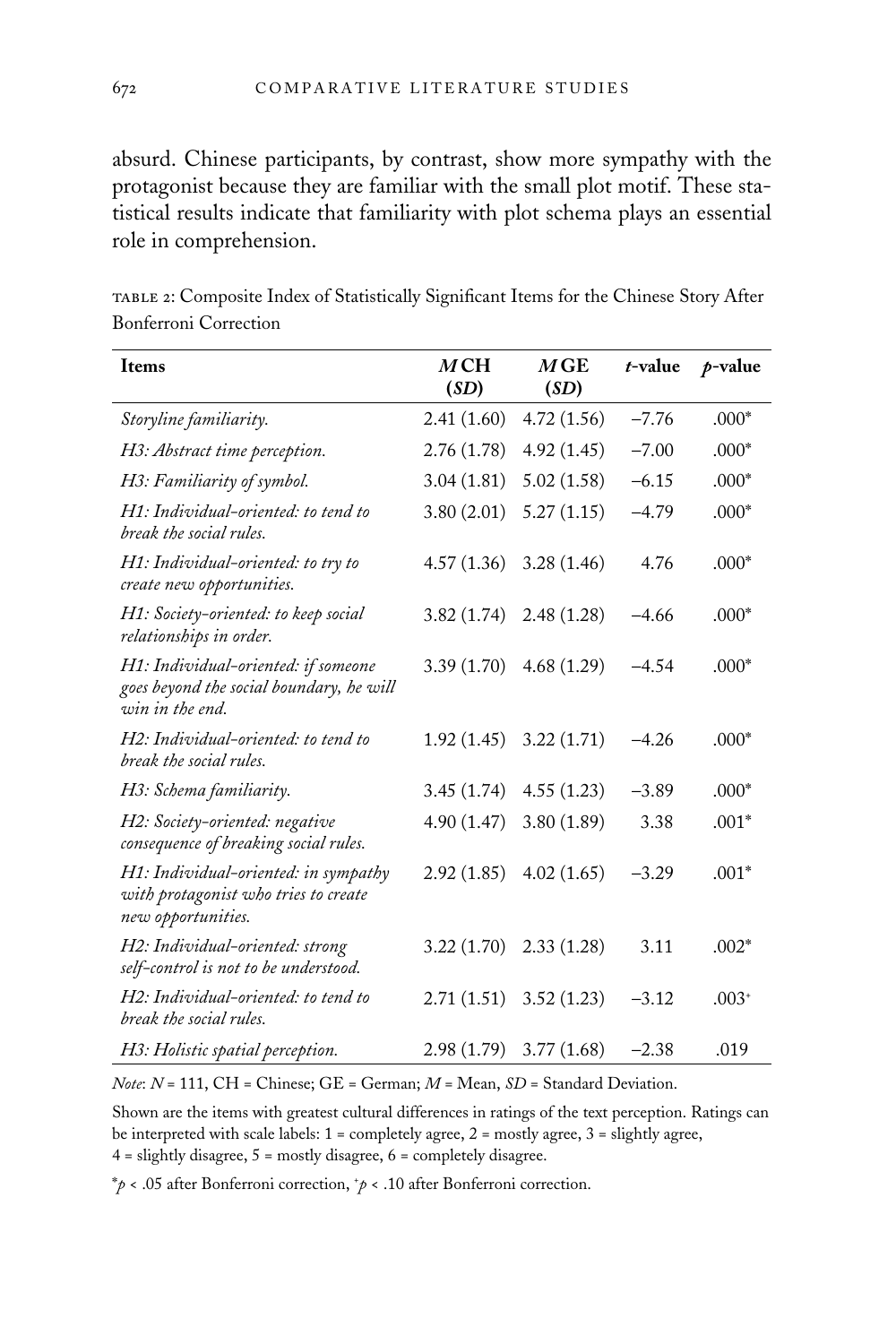For interrelations among the items of the questionnaire for the Chinese story, an exploratory factor analysis with rotated component matrix was conducted similar to the above-mentioned analysis. Five factors (with loading of greater than .40) were derived: "evaluation of characters," "plot comprehension," "emotional affection," "spatial imagination," and "deep inference on character, plot & space," which are presented in Appendix 2. The exploratory factor analysis is comparable to the factor analysis related to the German story. On the basis of the factor analysis, we carried out *t-*tests to find out whether there is any significant difference between the two cultural groups in the domain of each factor. The results are as follows: Factor  $\mathbf{r}$  "evaluation of characters"  $t = \mathbf{r}$ ,  $\mathbf{r}$ ,  $\mathbf{r}$  $p = .000$ ; Factor 2 "plot comprehension"  $t = 89.266$ ,  $p = .000$ ; Factor 3 "emotional affection"  $t = 4.377$ ,  $p < .039$ ; Factor 4 "spatial imagination"  $t = .000, p < .993$ ; Factor 5 "deep inference on characters, plot & space"  $t = 57.682$ ,  $p = .000$ . These results show how different or similar the two reading groups respond, respectively, in the five derived domains of story interpretation. In contrast to responses to the German story, the evaluation of the characters in the Chinese story by the two cultural groups is significantly different, which corresponds to the findings from the data analyses on the item level. The post-hoc analysis reveals the reason for the significantly different effect: when the plot or schema are unfamiliar to the readers from another culture, the readers of the control group and experimental group come to very different meaning formations in evaluation of characters and inference on plot. The different reaction to the characters and plot has also a potential influence on the emotional effect (Factor 3). The highly significant differences ( $p = .000$ ) in the evaluations concerning Factor 1 "evaluation of characters," Factor 2 "plot comprehension," and Factor 5 "deep inference on characters, plot & space" trace back to the tradition and cultural knowledge which are located in the schematic memory in long-term memory.

As in the factor analysis of the German story, the spatial imagination is not significant. In the Chinese story, the spatial imagination (Factor 4) displays highly similar results for reception between two cultural groups. These results disclose in which domains of literary interpretation the reading response differs, or alternatively, the areas where there are cross-cultural identifications. The findings correspond to those from the exploratory data analysis of the item level.

According to the categories of narrative understanding, the results of response on both text samples demonstrate the importance of character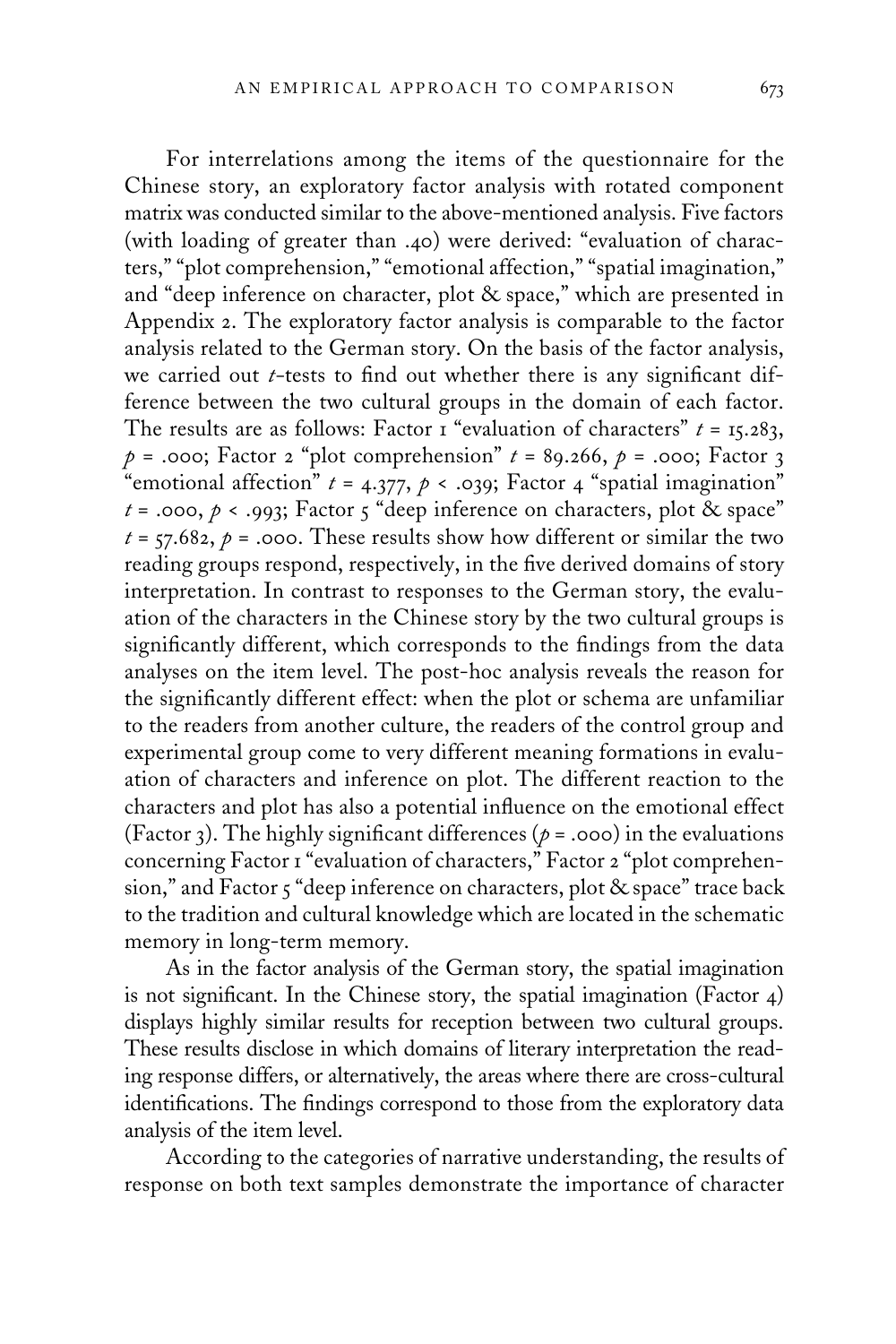shaping for story interpretation. No matter which culture readers belong to, they all follow the characters. The factor analysis illustrates that the interpretation of the main characters is the key point for the understanding of the tales, as the factor "judgment of character" is the factor with the highest item-loading. Other than the established categories in literary study, emotion could become the new factor that is generated through the exploratory factor analysis. With good cause, the study of emotion in literary study is an emerging research field on the narrative reading<sup>31</sup> and our findings allude to the fact that even with regard to emotion during reading, culture matters.

### *IV*

In this study, story interpretation—the chief concern of literary study—was examined employing a research methodology from the social science. Today, cross-cultural psychology is the area where most of the research on cultural differences in cognition and emotion is done, and that is why standards in research are adopted from this field of analysis for research in literary studies. Our exploratory test provides initial evidence of cultural differences in narrative comprehension of traditional fairy tales. The quasi-experimental setting in this study was built in an everyday environment. Unlike common psychological experiments that are carried out in a laboratory context, we examine children's story interpretation in their everyday environment and use fairy tales, which have a cultural function for literary socialization of children.32 Hence, the presented study is of some significance for pedagogical issues like different reading styles in class due to different cultural backgrounds.

Whether cultural differences on reading response can or should be measured is a challenge and still debatable, but these measures of culturespecific mind-sets have helped spur more awareness of differences on cross-cultural narrative interpretation. The analysis of the data not only demonstrates that individualistic and collectivistic thinking models influence literary interpretation, but also illustrates the similarities and differences in a concrete way: German children tend to evaluate characters according to their individualistic motivation and causality, whereas Chinese children show a bias toward society-oriented behavior of the characters and prefer plots with collectivistic causality.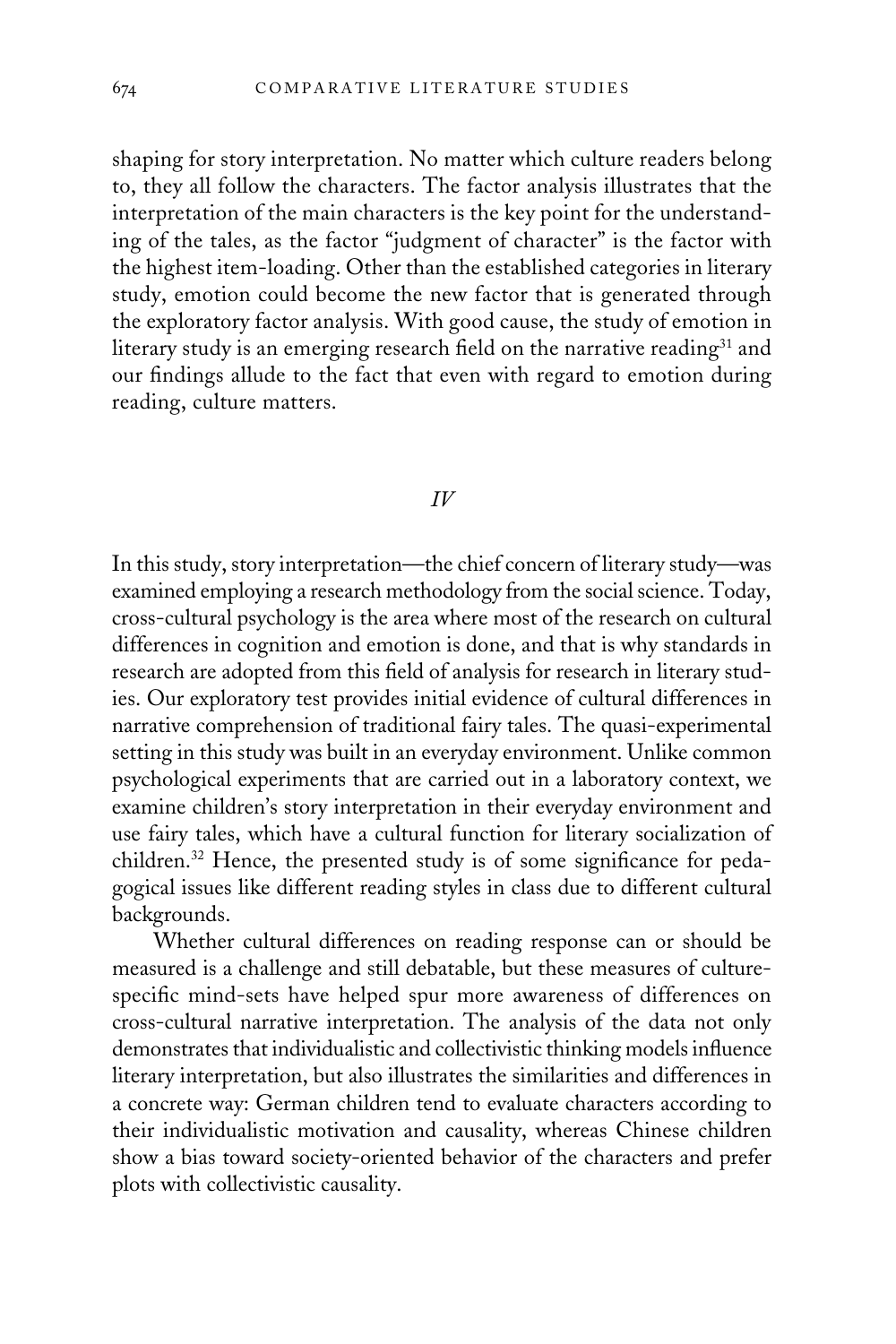In addition to the influence of the culture-specific thinking models, reading experience also plays an essential role in differences of meaning formation. Reading experience is based on the familiarity of schemata or motifs described in the story, such as achievement imagery.<sup>33</sup> Although fairy tales are known for their peculiar fictional status, neither Chinese nor German child readers show any strong tendency to treat characters and plots differently than people and actions in real life. Schemata, scripts, and frames are used to fill the 'blanks' in the text, as reception theory predicts. With regard to our findings, this research would explain the differences of responses between Chinese and German readers not only in the psychological differences in social orientation but also the differences in getting involved in a story. The acceptance to step into a fictional world could be to some extent triggered by the culturally different appreciation of formal and textual features of the genre fairy tale. It could be assumed that readers not only construct a mental model of what is going on in a story (situation model), but also build a model of the communicative event in which they participate (context model). However, context models have only gained theoretical argumentation and there is still nearly no empirical work on it.34

This study attempts to combine the narrative interpretation in literary studies with a psychological framework. The paper presents evidence showing that Chinese and German readers differ in understanding fairy tales. One is led to assume that these differences in story comprehension might rule the reading not only of fairy tales, but also of many stories, if not all. As yet, only a small amount of research has provided evidence that culture shapes the way we understand stories. The complex experimental design and the hard-to-avoid flaws in methods from confounding variables and general limits of adapting methods from psychology in literary studies might be the reasons why cognitive and emotional differences in reading are widely ignored in literary studies. But stories are part of how we create reality and cultural differences seem to play a significant role for comprehending stories. There is no good reason to ignore these cognitive differences between cultures and there are many reasons why we should explore more closely the differences that ultimately make sense of stories. We would like to close our article by again emphasizing that we do not advocate the view that cultural function on reading is perfectly measurable. Reading narrative stories is a complicated process. The aim of our research was rather modest: to develop a measurement tool for the culture-specific mind-sets of story comprehension that may generate new research possibilities in literary studies.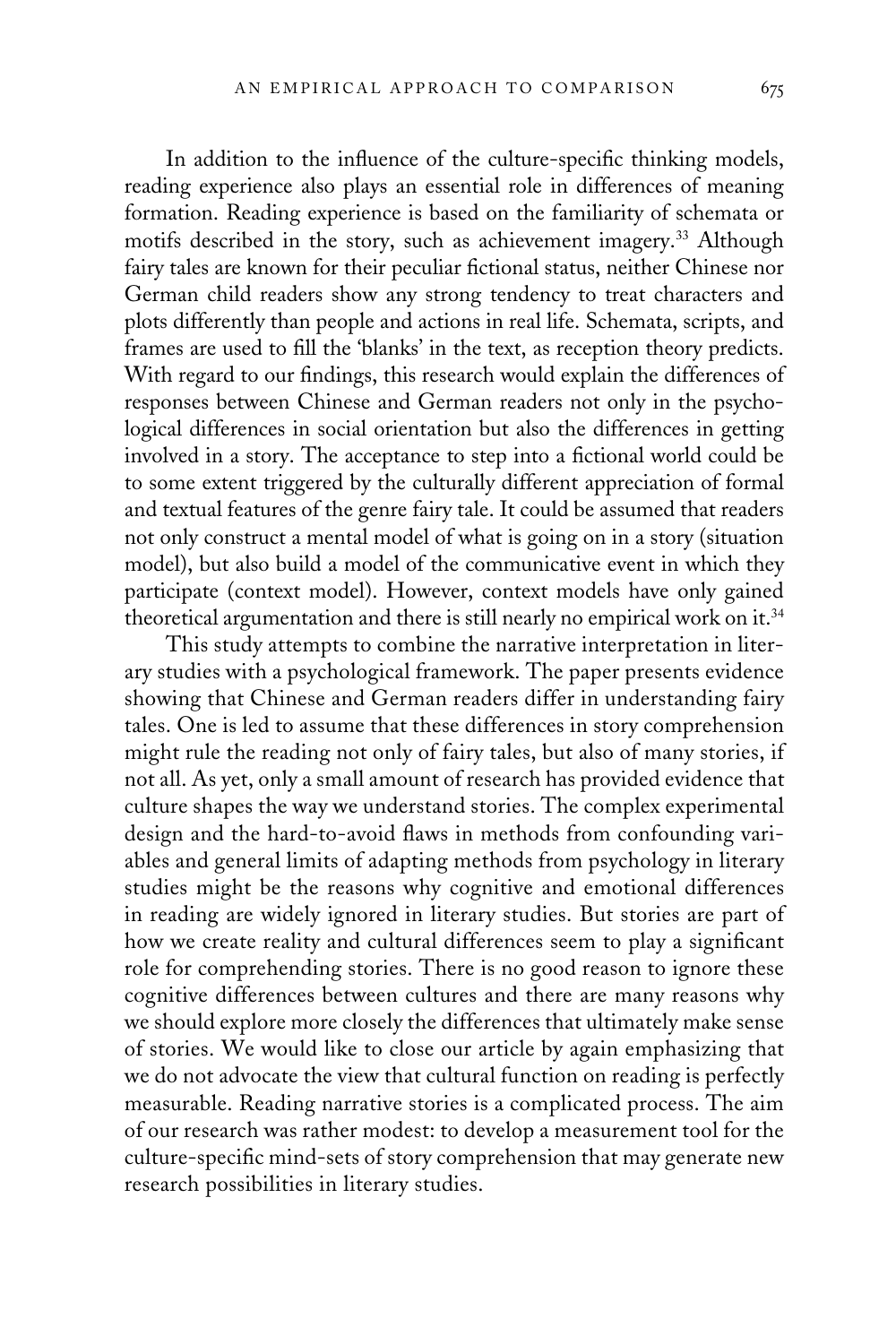# *Appendices*

## **Appendix 1: Factor analysis for the German story**

| Factor                 | Item                                                                                                        | Loading |
|------------------------|-------------------------------------------------------------------------------------------------------------|---------|
| 1. Evaluation of       | The boy is very brave.                                                                                      | .784    |
| characters             | The boy is a real hero.                                                                                     | .701    |
|                        | The boy did not fight strongly enough for<br>his girl.                                                      | $-.699$ |
|                        | If I were a boy, I'd like to be the boy in<br>the story.                                                    | .599    |
|                        | I like the boy very much.                                                                                   | .583    |
|                        | I especially enjoyed the ending.                                                                            | .564    |
|                        | In the story the boy liked the girl<br>very much.                                                           | .505    |
|                        | If I were a girl, I'd like to be the girl in<br>the story.                                                  | .501    |
|                        | The boy decided to free the girl himself.                                                                   | .451    |
|                        | I like the girl very much.                                                                                  | .443    |
|                        | The boy has his own strong opinion.                                                                         | .403    |
| 2. Plot comprehension  | It is very romantic that the boy and the<br>girl stroll in the forest alone.                                | .630    |
|                        | Upon reading "shepherd" I immediately<br>imagine a young man who is unhappy<br>with his love.               | .545    |
|                        | I am very familiar with the plot.                                                                           | .430    |
|                        | I predicted right at the beginning of the<br>story that the girl and the boy would have<br>a problem later. | .412    |
| 3. Emotional affection | I feel very sorry for the boy.                                                                              | .787    |
|                        | I feel very sorry for the girl.                                                                             | .776    |
|                        | I am very sad that the two could not be<br>together any longer.                                             | .393    |
| 4. Spatial imagination | I would not go into the forest alone.                                                                       | .713    |
|                        | I would be afraid of the forest.                                                                            | .659    |
|                        | I don't have a concrete picture of the<br>forest in mind.                                                   | .518    |
|                        | I can imagine the castle and its<br>surroundings very well.                                                 | $-.512$ |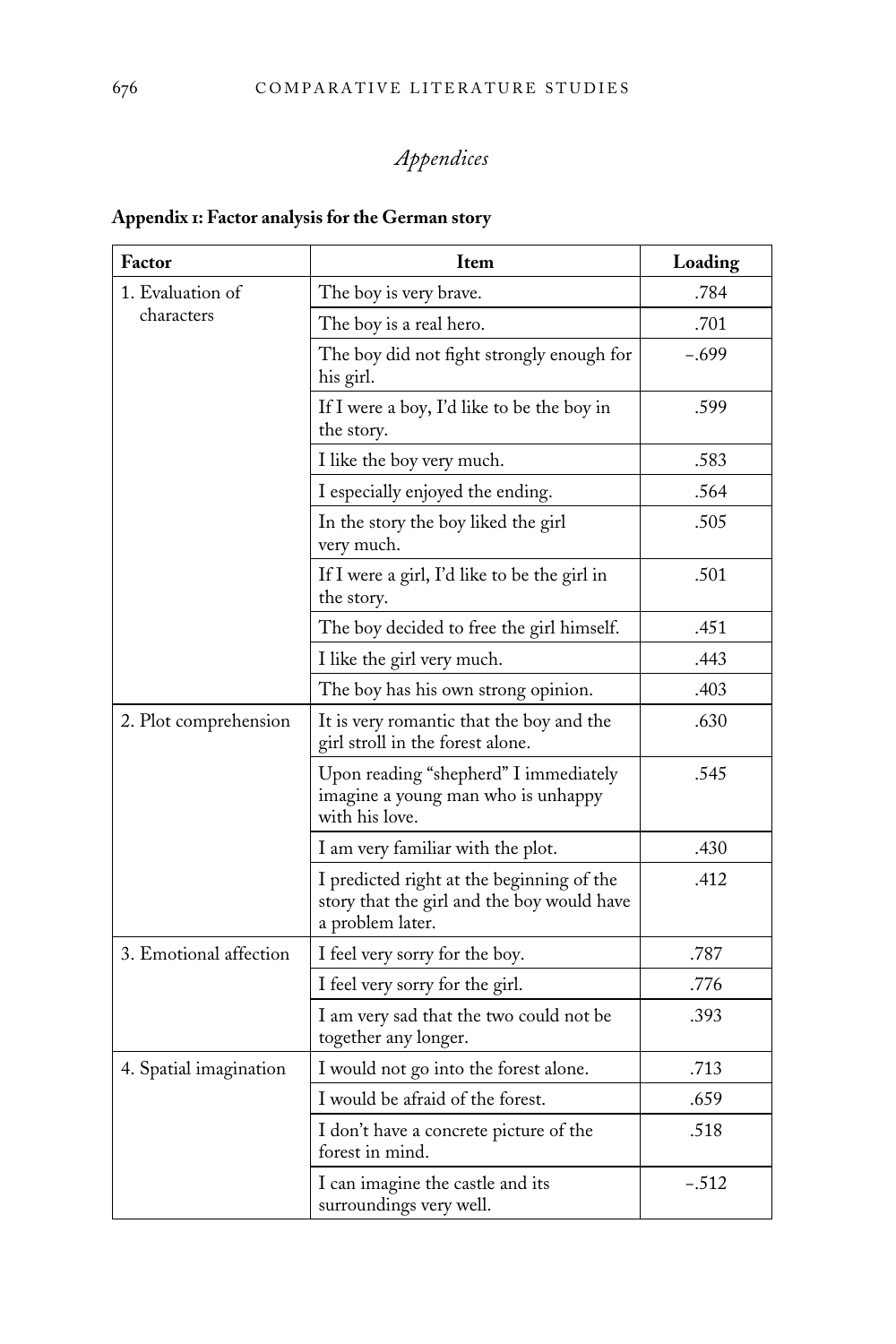| Factor                                       | <b>Item</b>                                                                                                        | Loading |
|----------------------------------------------|--------------------------------------------------------------------------------------------------------------------|---------|
| 5. Deep inference on<br>plot, character, and | The girl only waits for someone to<br>rescue her.                                                                  | .608    |
| space (time)                                 | The plot in the story extends over a very<br>long time.                                                            | .584    |
|                                              | I find that the girl is too incautious.                                                                            | .540    |
|                                              | It would be better if the boy and the girl<br>had paid more attention while walking<br>into the forest.            | .496    |
|                                              | I would stroll in the forest like the girl<br>and the boy, but I would pay much more<br>attention to the boundary. | .428    |

## **Appendix 2: Factor analysis of the Chinese fairy tale**

| Factor                         | <b>Item</b>                                                                                                 | Loading |
|--------------------------------|-------------------------------------------------------------------------------------------------------------|---------|
| 1. Evaluation of<br>characters | It is wonderful that the girl married<br>the boy.                                                           | .699    |
|                                | I like the boy very much.                                                                                   | .671    |
|                                | The boy is very brave.                                                                                      | .668    |
|                                | In the story the boy liked the girl<br>very much.                                                           | .596    |
|                                | I feel very sad that the boy and the girl<br>could not be together forever in the end.                      | .566    |
|                                | It was all the boy's own fault that the girl<br>left him.                                                   | $-.557$ |
|                                | If I were a boy, I'd like to be the boy in<br>the story.                                                    | .543    |
|                                | They both had lived very happily until<br>the girl left the boy.                                            | .461    |
|                                | I like the girl very much.                                                                                  | .457    |
| 2. Plot comprehension          | It felt strange to me that certain numbers<br>often appear in the story.                                    | .807    |
|                                | I enjoyed the ending very much.                                                                             | .688    |
|                                | I'm very familiar with the storyline.                                                                       | .623    |
|                                | I predicted right at the beginning of the<br>story that the girl and the boy would have<br>a problem later. | .583    |

(*Continues*)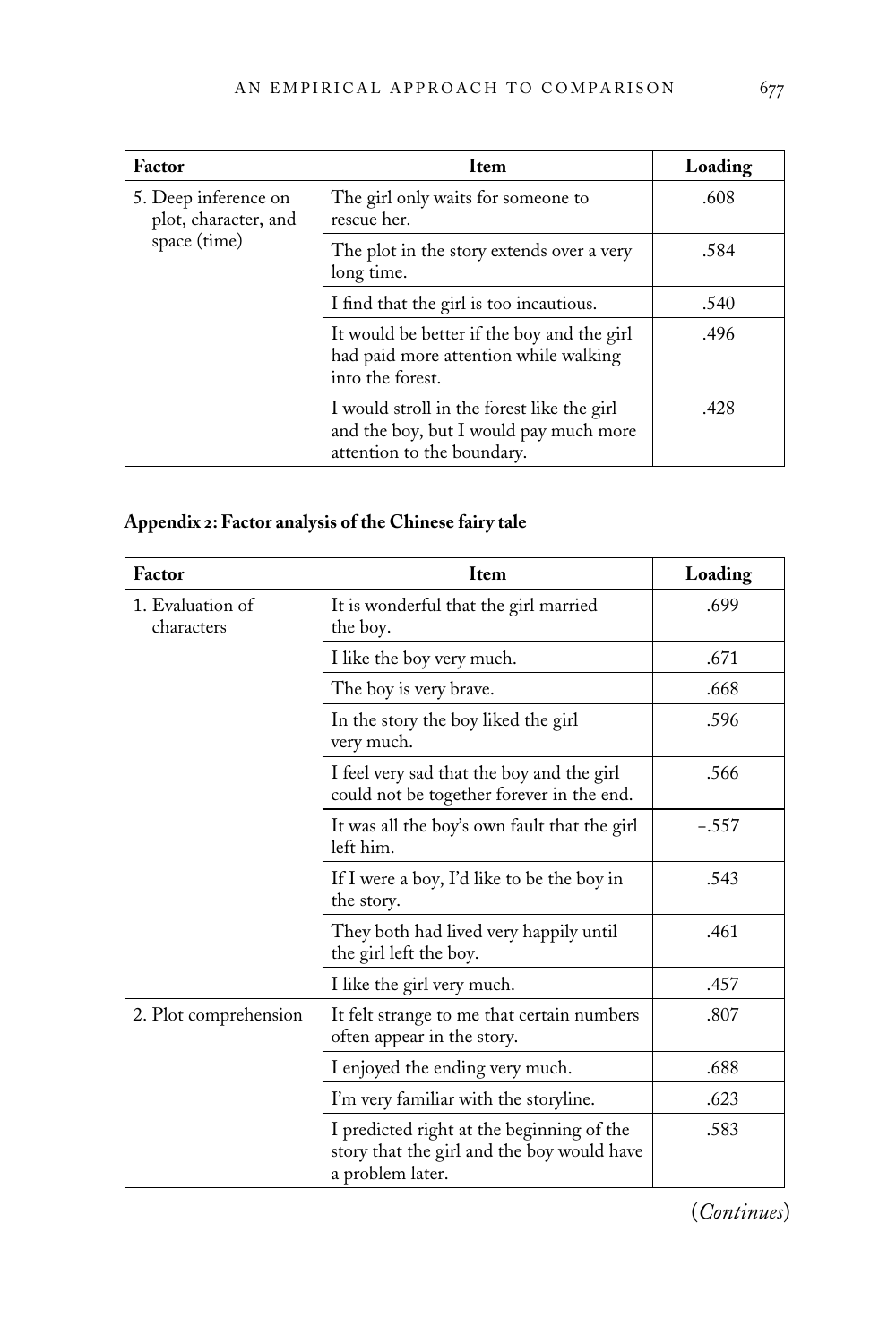| Factor                         | Item                                                                           | Loading |
|--------------------------------|--------------------------------------------------------------------------------|---------|
| 3. Emotional affection         | I feel very sad for the girl.                                                  | .567    |
|                                | The boy did not fight strongly enough to<br>win the girl.                      | .557    |
|                                | It's difficult to understand that the girl<br>absolutely obeyed the family.    | .544    |
| 4. Spatial imagination         | The girl spent a very long time together<br>with the boy, before she left him. | .533    |
|                                | I can imagine the world in the sky very<br>well.                               | .514    |
|                                | It's understandable that the girl flew back<br>to her world.                   | -.490   |
| 5. Deep inference on           | The boy has his own strong opinion.                                            | .568    |
| characters, plot, and<br>space | The girl always thinks of her work.                                            | .482    |
|                                | It is very impudent that the boy forced<br>the girl to marry him.              | .471    |
|                                | It's wonderful that the boy flew to the<br>heaven where the girl lived.        | .458    |

#### **Appendix 2: Factor analysis of the Chinese fairy tale (***Continued***)**

*Tsinghua University, Beijing Göttingen University, Germany*

#### *Notes*

This research was supported by Chinese National Social Science Fund (13CWW002) and Tsinghua University Initiative Scientific Research Program.

1. Richard A. Shweder, "Cultural Psychology—What Is It?," in *Cultural Psychology*, eds. James W. Stigler, Richard A. Shweder, and Gilbert Herdt. *Cultural psychology* (Cambridge: Cambridge University Press, 1990), 1–46, 24.

2. Shinobu Kitayama and Dov Cohen, eds., *Handbook of Cultural Psychology* (New York: Guildford, 2007).

3. Cf. Benjamin L. Whorf, "Language, Mind, and Reality," in *Language, Thought and Reality: Selected Writings of Benjamin Lee Whorf*, ed. John B. Carroll (Cambridge, MA: MIT Press, 1956), 246–70; Dan I. Slobin, "Thinking for Speaking," *Proceedings of the Thirteenth Annual Meeting of the Berkeley Linguistics Society* 13 (1987): 435–44; Dan I. Slobin, "From 'Thought and Language' to 'Thinking For Speaking,'" in *Rethinking Linguistic Relativity*, ed. John J. Gumperz and Stephen Levinson (Cambridge: Cambridge University Press, 1996), 70–96; William J. M. Levelt, *Speaking: From Intention to Articulation* (Cambridge, MA: MIT Press, 1989); Lera Boroditsky, "Metaphoric Structuring: Understanding Time Through Spatial Metaphors," *Cognition* 75, no. 1 (2000): 1–28; Lera Boroditsky, "Linguistic Relativity," in *Encyclopedia of Cognitive Science*, ed. Lynn Nadel (London: MacMillan, 2003), 917–21; Lera Boroditsky, Orly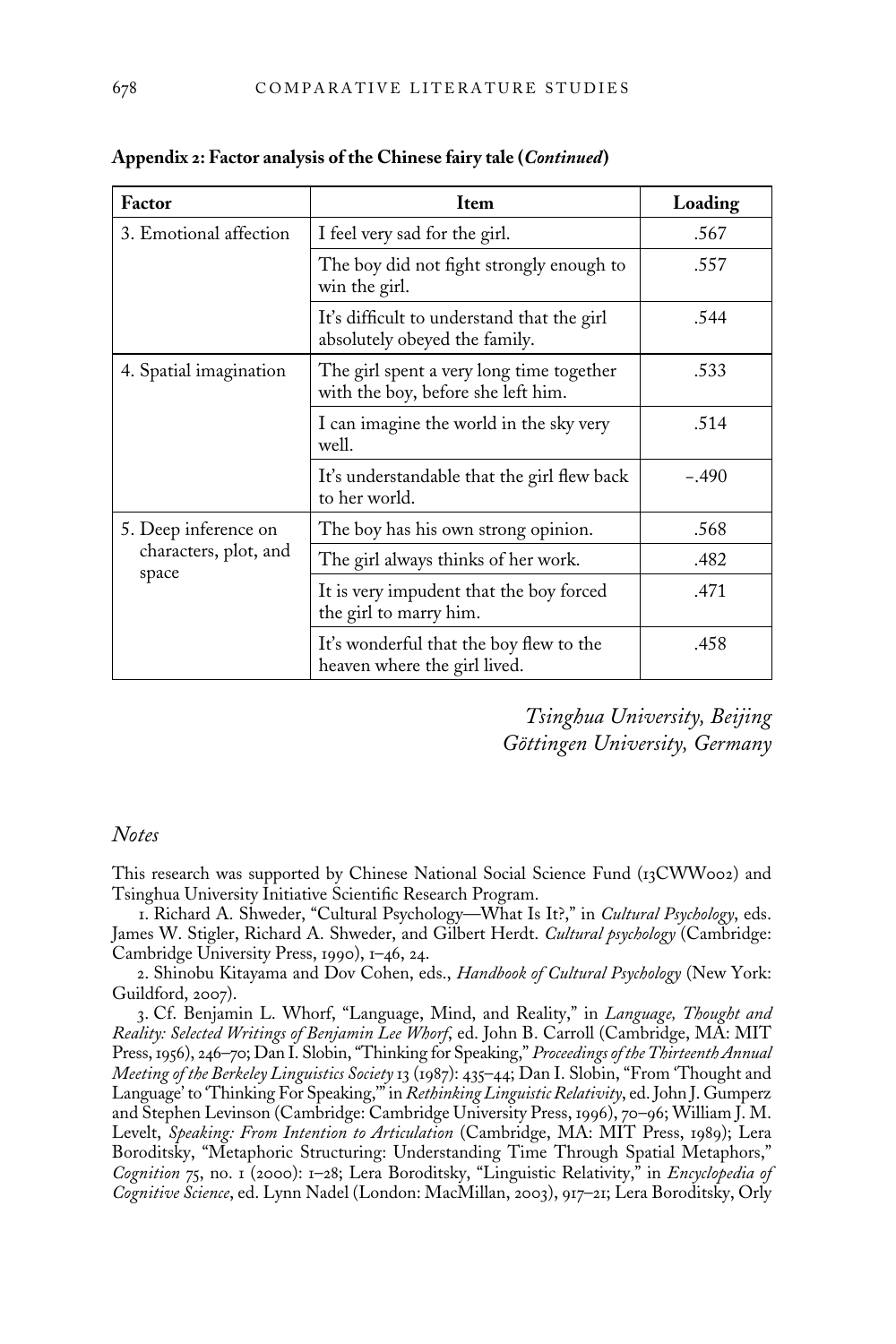Fuhrman, and Kelly McCormick, "Do English and Mandarin Speakers Think Differently About Time?," *Cognition* 118, no. 1 (2011): 123–29; Stephen C. Levinson, *Presumptive Meanings: The Theory of Generalized Conversational Implicature* (Cambridge, MA: MIT Press, 2000); Stephen C. Levinson and David P. Wilkins, eds., *Grammars of Space* (Cambridge: Cambridge University Press, 2006); and Dedre Gentner and Susan Goldin-Meadow, eds., *Language in Mind: Advances in the Study of Language and Thought* (Cambridge, MA: MIT Press, 2003).

4. Dan I. Slobin, "Relating Narrative Events in Translation," in *Perspectives on Language and Language Development: Essays in Honor of Ruth A. Berman*, eds. Dorit Ravid and Hava B. Shyldkrot (Dordrecht: Springer, 2005), 115–29 and Ruth A. Berman and Dan I. Slobin, *Relating Events in Narrative: A Crosslinguistic Developmental Study* (Hillsdale, NJ: Lawrence Erlbaum, 1994).

5. Mary Carroll and Christine Stutterheim, "Event Representation, Time Event Relations, and Clause Structure: A Crosslinguistic Study of English and German," in *Event Representation in Language and Cognition*, ed. Jürgen Bohnemeyer and Eric Pederson (Cambridge: Cambridge University Press, 2000), 68–83.

6. Kenneth J. Gergen and Mary M. Gergen, "Narrative and the Self as Relationship," in *Advances in Experimental Social Psychology*, ed. Leonard Berkowitz, vol. 21 (New York: Academic Press, 1988), 17–56; Jerome Bruner, *Acts of Meaning* (Cambridge: Harvard University Press, 1990); and Fred Vollmer, "The Narrative Self," *Journal for the Theory of Social Behavior* 35, no. 2 (2005): 189–205.

7. Paul van den Broek, L. Rohleder, and Darcia F. Narváez, "Cognitive Processes in the Comprehension of Literary Texts," in *Naturalistic Text Comprehension*, ed. Herre van Oostendorp and Rolf A. Zwaan (Norwood, NJ: Ablex Publishing, 1994), 229–46; Simone Winko, "Verstehen Literarischer Texte Versus Literarisches Verstehen von Texten? Zur Relevanz Kognitionspsychologischer Verstehensforschung für das Hermeneutische Paradigma der Literaturwissenschaft" ["Understanding of Literary Texts Versus Literary Understanding of Texts? About the Relevance of Cognitive Research for the Hermeneutic Paradigm of Literary Studies"], *Deutsche Vierteljahrsschrift für Literaturwissenschaft und Geistesgeschichte* 69 (1995): 1–27; and David N. Rapp and Paul van den Broek, "Dynamic Text Comprehension: An Integrative View of Reading," *Current Directions in Psychological Science* 14 (2005): 276–79.

8. Ursula Christmann and Margit Schreier, "Kognitionspsychologie der Textverarbeitung und Konsequenzen für die Bedeutungskonstitution Literarischer Texte" ["Cognitive Psychology of Understanding Texts and the Consequences for Meaning Construction in Literary Texts"], in *Regeln der Bedeutung* [*Rules of Meaning*], ed. Fotis Jannidis et al. (Berlin and New York: de Gruyter, 2003), 246–85.

9. Teun A. van Dijk and Walter Kintsch, *Strategies of Discourse Comprehension* (London: Academic Press, 1983).

10. Teun A. van Dijk, "Context Models in Discourse Processing," in *The Construction of Mental Representations During Reading*, ed. Herre van Oostendorp and Susan R. Goldman (Mahwah, NJ: L. Laurence Erlbaum Associates, 1999), 123–49.

11. Danielle S. McNamara and Joe P. Magliano, "Towards a Comprehensive Model of Comprehension," in *The Psychology of Learning and Motivation*, ed. Brian Ross, vol. 51 (New York: Elsevier Science, 2009), 297–84.

12. Georg A. Ferguson, "On Transfer and the Abilities of Man," *Canadian Journal of Psychology* 10 (1956): 121–31; Herman A. Witkin and Donald R. Goodenough, *Cognitive Style: Essence and Origins* (New York: International UP, 1981); Hazel R. Markus and Shinobu Kitayama, "Culture and the Self: Implications for Cognition, Emotion, and Motivation," *Psychological Review* 98 (1991): 224–53; Harry C. Triandis, *Culture and Social Behavior* (New York: McGraw-Hill, 1994); and Richard E. Nisbett, *The Geography of Thought: How Asians and Westerners Think Differently—and Why* (New York: Free Press, 2003).

13. Richard E. Nisbett, Kaiping Peng, Incheol Choi, and Ara Norenzayan, "Culture and Systems of Thought: Holistic Versus Analytic Cognition," *Psychological Review* 108, no. 2  $(2001): 29I-3I0.$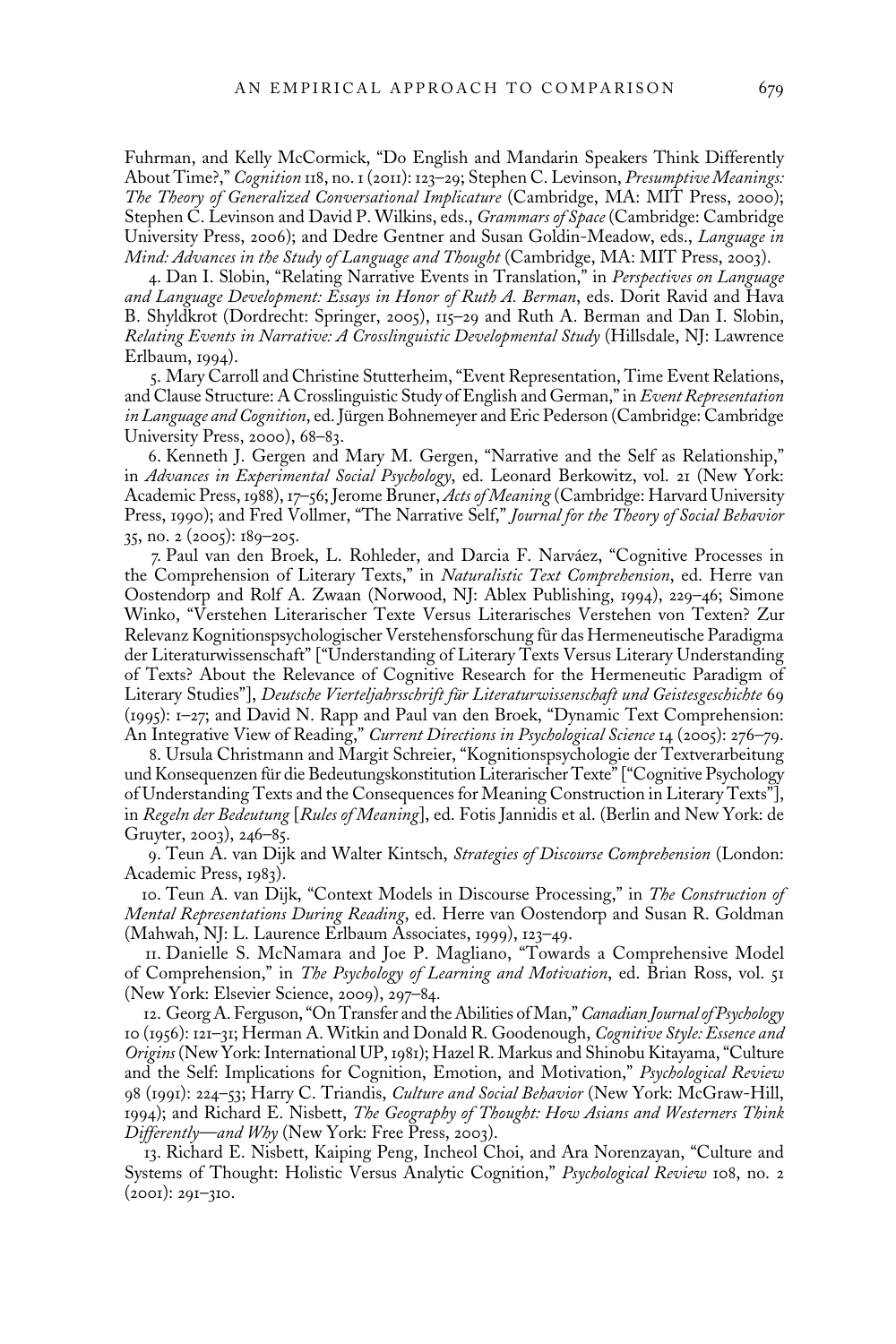14. Michele J. Geldfandt et al., "Differences Between Tight and Loose Cultures: A 33-Nation Study." *Science* 332, no. 6033 (2011): 1100–1104.

15. Yoshihisa Kashima, "Culture, Gender, and Self: A Perspective from Individualism-Collectivism Research." *Journal of Personality and Social Psychology* 69, no. 5 (1995): 925–37.

16. Geert Hofstede, *Culture's Consequences: International Differences in Work-Related Values* (London: Sage, 1980).

17. Harry C. Triandis, *Individualism & Collectivism* (Boulder, CO: Westview Press, 1995); Michael E. W. Varnum et al., "The Origin of Cultural Differences in Cognition: Evidence for the Social Orientation Hypothesis," *Current Directions in Psychological Science* 19, no. 1 (2010): 9–13.

18. Hazel R. Markus and Shinobu Kitayama, "Culture and the Self: Implications for Cognition, Emotion, and Motivation," *Psychological Review* 98 (1991): 224–53; Hazel R. Markus and Shinobu Kitayama, "The Cultural Psychology of Personality," *Journal of Cross-Cultural Psychology* 29 (1998): 63–87; Harry C. Triandis, *Individualism & Collectivism* (Boulder, CO: Westview Press, 1995); Alan P. Fiske, Shinobu Kitayama, Hazel R. Markus, and Richard E. Nisbett, "The Cultural Matrix of Social Psychology," in *The Handbook of Social Psychology*, ed. Daniel T. Gilbert, Susan T. Fiske, and Gardner Lindzey (New York: McGraw-Hill, 1998), 915–81; Steven J. Heine, Darrin R. Lehman, Hazel R. Markus, and Shinobu Kitayama, "Is There a Universal Need for Positive Self-regard?," *Psychological Review* 106, no. 4 (1999): 766–94.

19. Richard E. Nisbett and Takahiko Masuda, "Culture and Point of View," *Proceedings of the National Academy of Sciences* 100, no. 19 (2003): 11163–70.

20. Kaiping Peng, Daniel R. Ames, and Eric D. Knowles, "Culture and Human Inference. Perspectives from Three Traditions," in *The Handbook of Culture and Psychology*, ed. David Matsumoto (New York: Oxford University Press, 2001), 245–84.

21. Peter Hühn, Jan Christoph Meister, John Pier, Wolf Schmid, and Jörg Schönert, eds., *The Living Handbook of Narratology* (Hamburg: Hamburg University Press, 2013), [http://](http://www. lhn.uni-hamburg.de/) www. [lhn.uni-hamburg.de/.](http://www. lhn.uni-hamburg.de/)

22. Shinobu Kitayama, Sean Duffy, Tadashi Kawamura, and Jeff T. Larsen, "Perceiving an Object and Its Context in Different Cultures: A Cultural Look at New Look," *Psychological Science* 14, no. 3 (2003): 201–6.

23. Shinobu Kitayama and Yukiko Uchida, "Interdependent Agency: An Alternative System for Action," in *Culture and Social Behavior. The Ontario Symposium*, eds. Richard M. Sorrentino, Dov Cohen, James M. Olson, and Mark P. Zanna, vol. 10 (Mahwah, NJ: Lawrence Erlbaum Associates, 2004), 137–64.

24. Richard E. Nisbett and Takahiko Masuda, "Culture and Point of View," *Proceedings of the National Academy of Sciences* 100, no. 19 (2003): 11163–70.

25. Li-Jun Ji, Kaiping Peng, and Richard E. Nisbett, "Culture, Control, and Perception of Relationships in the Environment," *Journal of Personality and Social Psychology* 78, no. 5 (2000): 943–55; Shinobu Kitayama, Sean Duffy, Tadashi Kawamura, and Jeff T. Larsen, "Perceiving an Object and Its Context in Different Cultures: A Cultural Look at New Look," *Psychological Science* 14, no. 3 (2003): 201–6; Takahiko Masuda et al., "Culture and Aesthetic Preference: Comparing the Attention to Context of East Asians and Americans," *Personality and Social Psychology Bulletin* 34, no. 5 (2008): 1260–75.

26. Volker Heeschen, "The Narration 'Instinct': Everyday Talk and Aesthetic Forms of Communication," in *Verbal Art Across Cultures: The Aesthetics and Proto-aesthetics of Communication*, ed. Hubert Knoblauch and Helga Kotthoff (Tübingen, Germany: Narr, 2001), 137–65.

27. Synopsis of the selected German fairy tale: In a forest there lives a witch who fixes everyone who comes near her castle to the ground, and turns maidens into birds. One day, a young couple that is walking through the forest falls under the witch's spell. The girl is turned into a bird and caged, but the boy is freed. He is very sad and goes to a distant village and becomes a shepherd. One night, the boy has a dream about a flower that could break the witch's spells. The boy searches nine days for this flower. When he finds it, he returns to the castle, but this time he does not stick to the ground and the doors open. He finds the witch and touches her